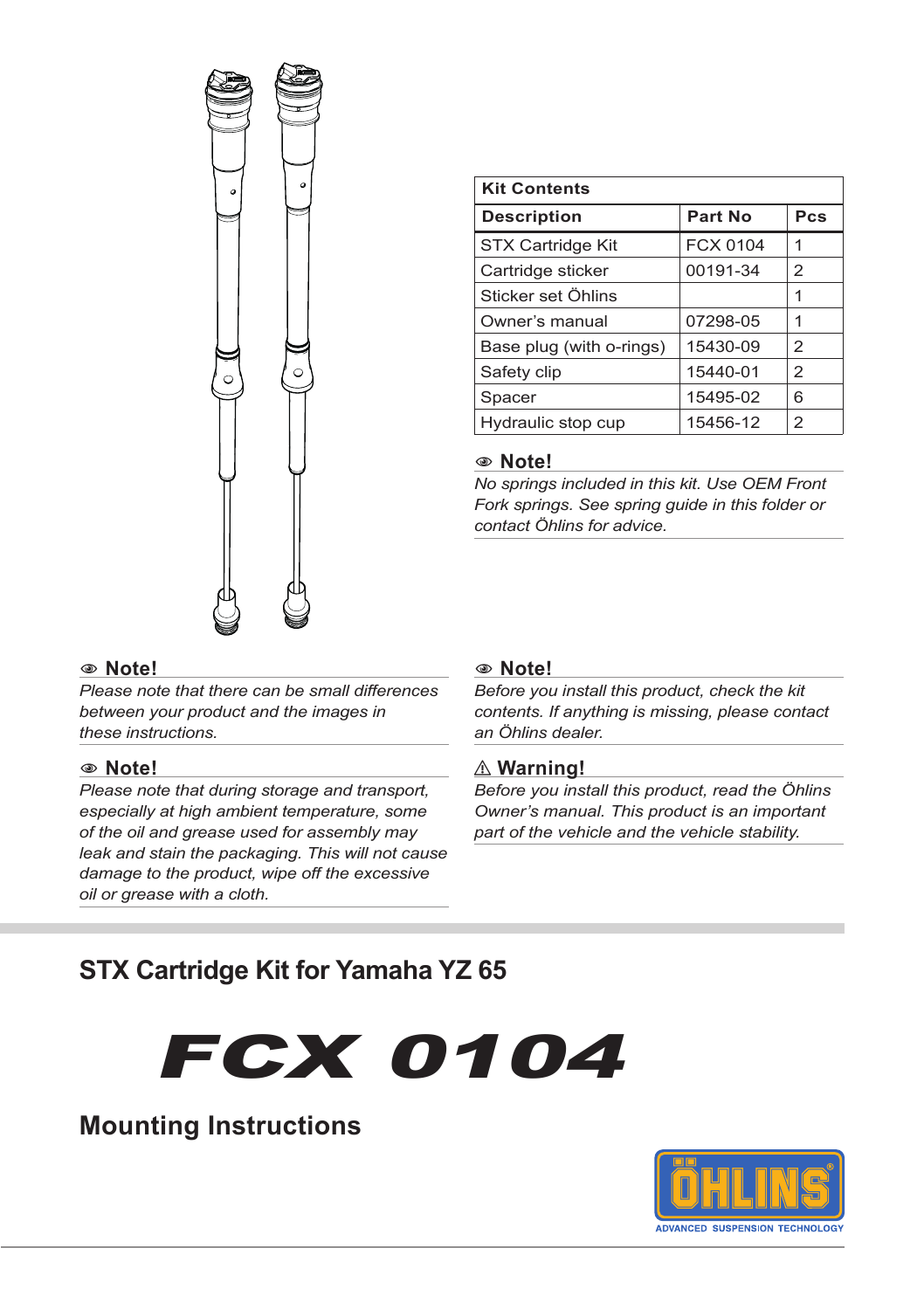# **Remove the original fork legs**

# ⚠ **Warning!**

*We strongly recommend to let an Öhlins dealer install this product.*

# ⚠ **Warning!**

*If you work with a lifted vehicle, make sure that it is safely supported to prevent it from tipping over.*

## 1 **Note!**

*When you work with this product, see the vehicle service manual for vehicle specific procedures and important data.*

## 1 **Note!**

*Before you install this product clean the vehicle.*

#### **1**

Place the motorcycle on a work stand so that the front wheel barely touches the ground.

## **2**

Remove the front wheel, plastic fork leg protectors and the brake caliper.

#### **3**

Measure the distance from the top of the upper triple clamp to the center of the front wheel axle, see figure.

| Note measure         |  |
|----------------------|--|
| Fork height position |  |

#### **4**

Loosen the upper triple clamp screws.

#### **5**

Loosen the top cap ½ turn. Use a 30 mm hexagonal fork cap tool.

## **6**

Loosen the lower triple clamp screws.

#### **7**

Remove the fork legs from the vehicle.

#### **8**

Clean the fork legs, make sure to clean underneath the fork bottom.

#### **9**

Refer to the vehicle service manual to remove the original front fork and spring from the fork leg. Turn the fork legs upside down and pour out all oil.

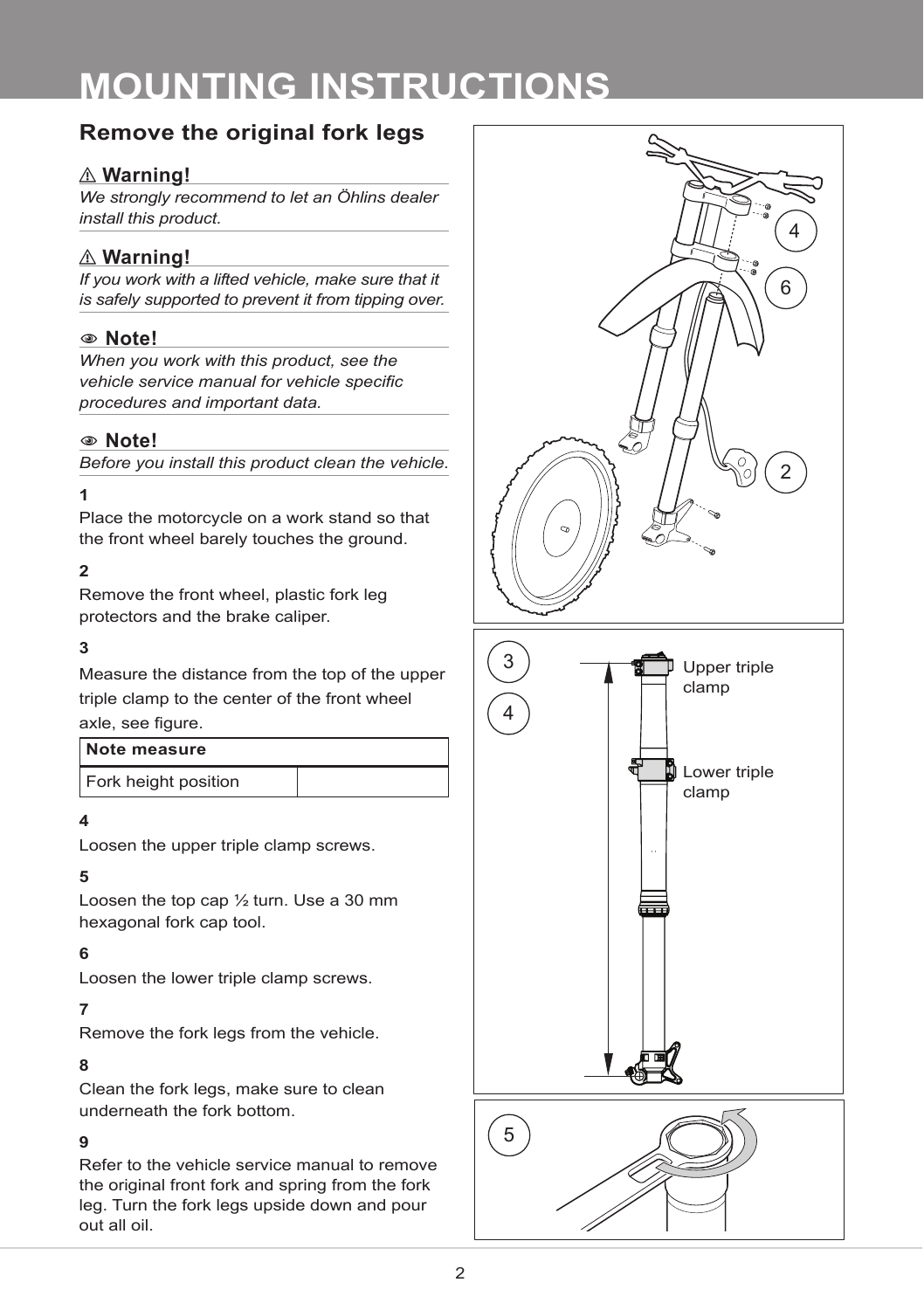# **Install the Öhlins cartridge kit**

#### **10**

Use contact cleaner to clean the contact surfaces between the hydraulic stop cup and the fork bottom.

Insert the hydraulic stop cup in the original fork leg, insert from the upper end of the fork tube.

# ✋ **Caution!**

*Make sure that the hydraulic stop cup is in correct position before you tighten.*

#### **11**

Install and tighten the base plug into the fork bottom, tighten to 45 Nm.

# ✋ **Caution!**

*If the hydraulic stop cup rotates when you install and tighten, carefully use an impact machine.*

#### **12**

Apply grease on the thread of the piston rod end.

#### **13**

Insert, if any, the preload washer/s, recommeded spring and the cartridge kit into the original fork leg.

#### 1 **Note!**

*Place the preload washer/s below the spring, at the bottom end of the fork leg.*



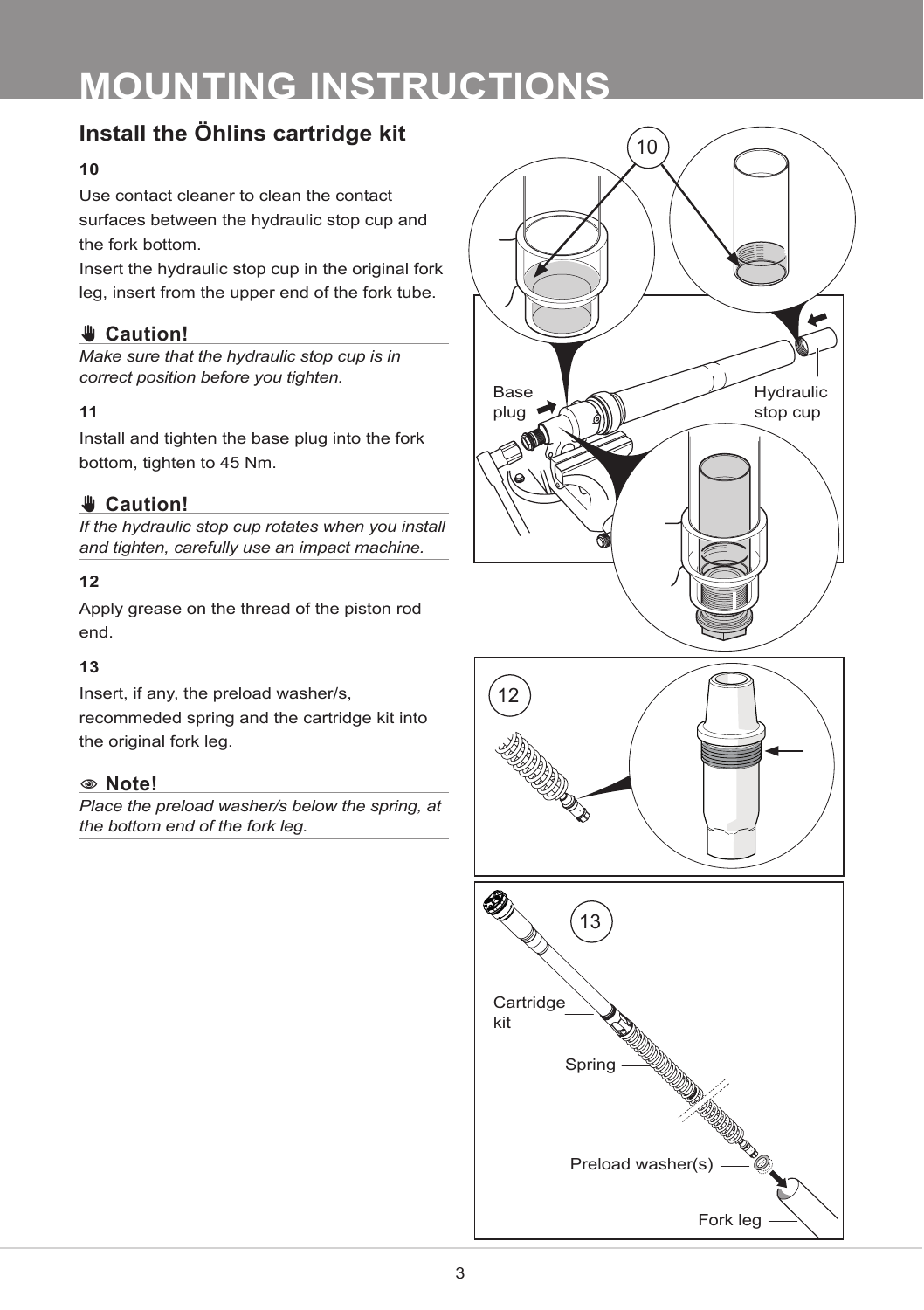#### **14**

Use a 12 mm socket to tighten the cartridge shaft end into the base plug, turn counter clockwise and tighten to maximum 18 Nm. Do not over tighten.

#### **15**

Install the security snap-ring at the shaft end groove.

#### **16**

Pour Öhlins Front fork fluid in the fork leg, refer to the recommended setup in Setup data.

#### **17**

Make sure that the front fork is fully extended. Use a 44 mm octagon fork cap tool to tighten the Öhlins fork top cap to maximum 10 Nm.

#### **18**

Check and set the rebound and compression valves click positions, refer to the recommended setup in Setup data.

#### **19**

Install the front fork legs into the triple clamps. Set the fork legs at the same height position as before. Refer to the vehicle service manual for correct tightening torque.

#### 1 **Note!**

*The front fork length might change when installing the Öhlins cartridge kit. See setup data for front fork length before and after installation of Öhlins cartridge kit.*

#### **20**

Install the brake caliper and the front wheel. Make sure that all removed parts are installed in the same positions that they were before.

## 1 **Note!**

*It is very important to tighten the triple clamps to the correct torque, refer to the vehicle service manual.*





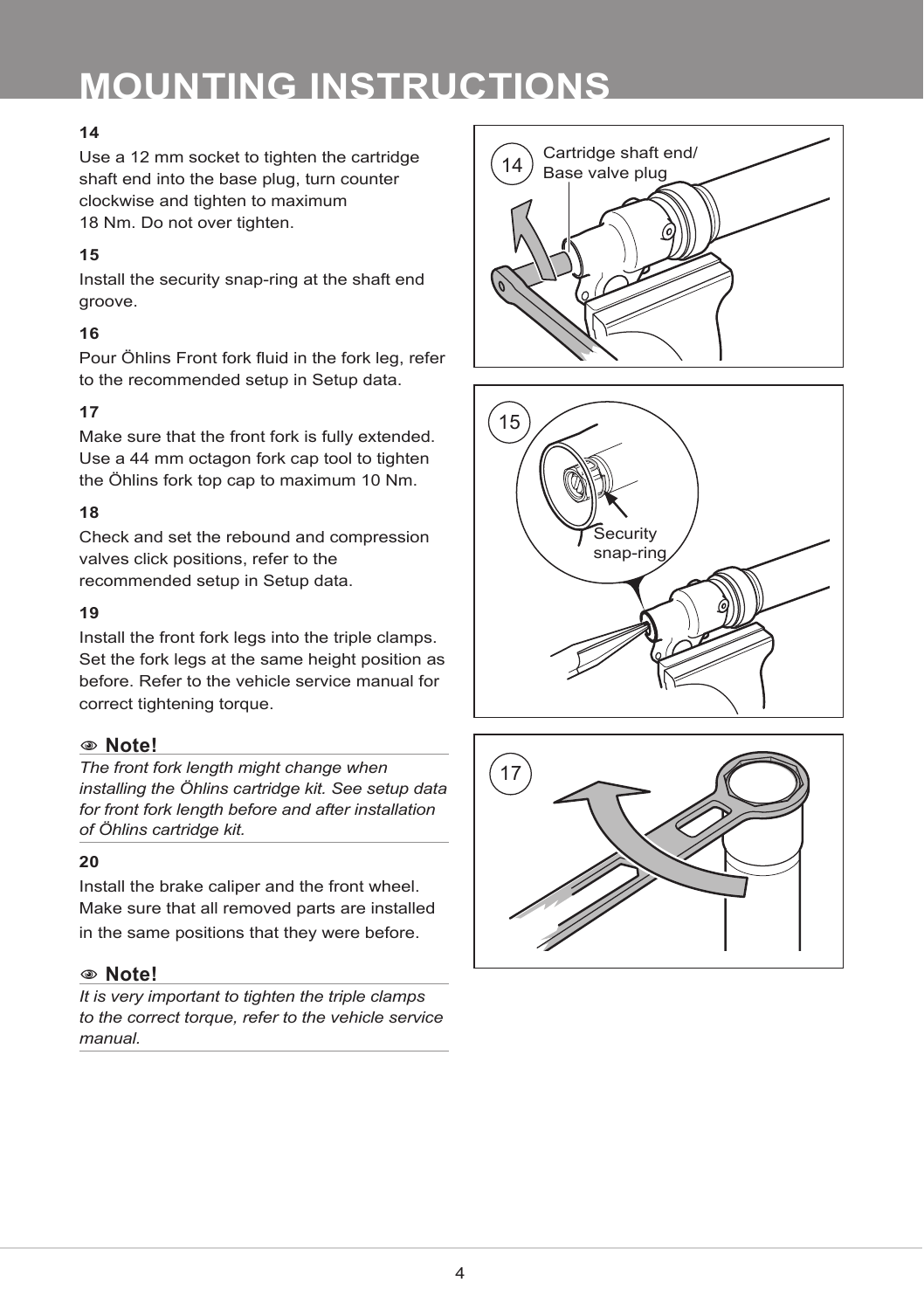# **ADJUSTMENTS**

## ⚠ **Warning!**

*Before you ride/drive, always make sure that the setup is according to the recommended setup data. Read about adjustments and setting up in the Öhlins Owner's Manual before you make any adjustments. Contact an Öhlins dealer if you have any questions about setting up.*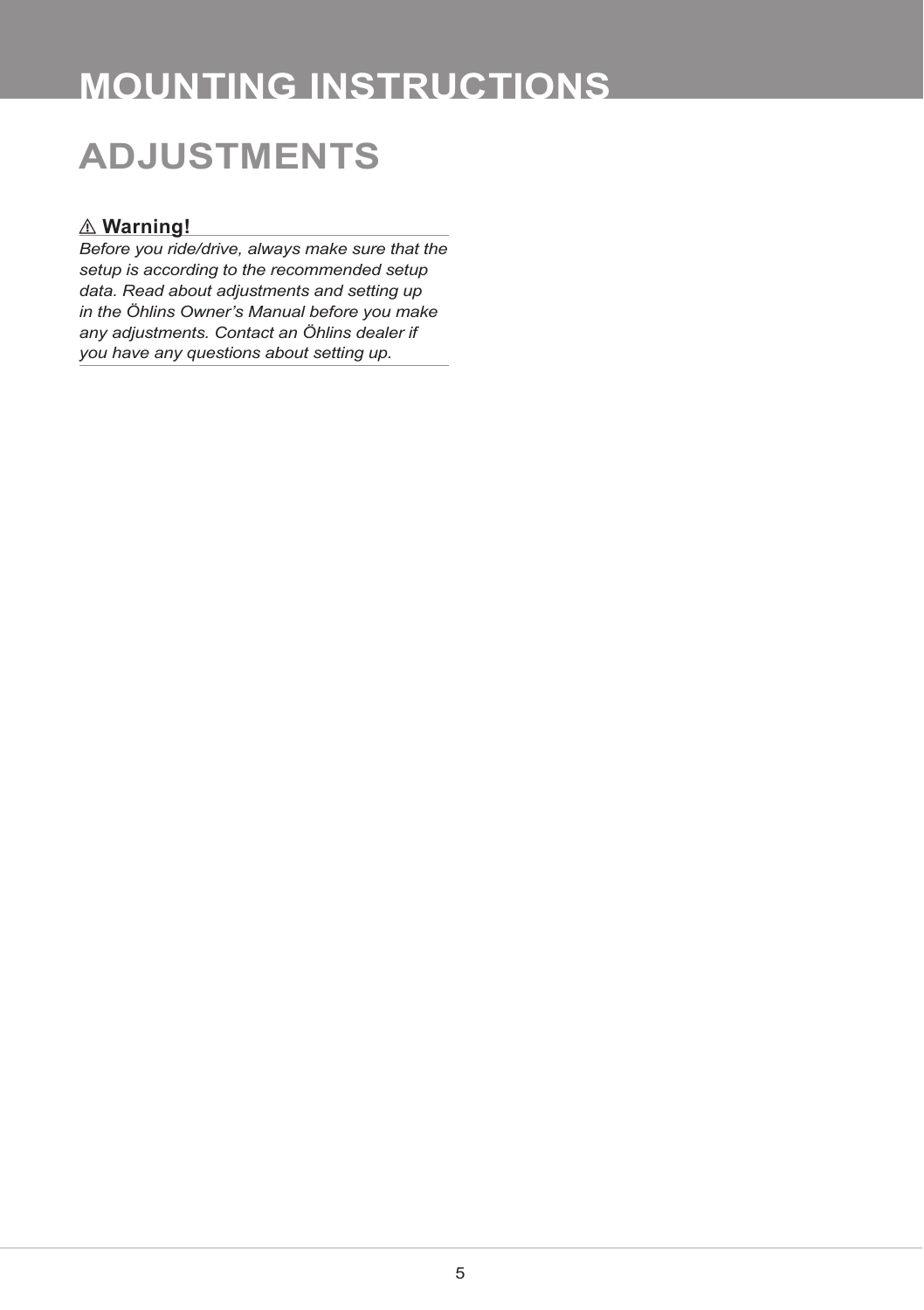# **SETUP DATA MOUNTING INSTRUCTIONS**

| Front fork length (OEM)                  | 716         | mm     |
|------------------------------------------|-------------|--------|
| Front fork length (Öhlins cartridge kit) | 716         | mm     |
| Front fork stroke (Öhlins cartridge kit) | 204         | mm     |
| Öhlins cartridge kit length              | 727         | mm     |
| Rebound adjustment                       | 15          | clicks |
| Compression adjustment                   | 15          | clicks |
| Spring preload**                         | 0           | mm     |
| Total spring installation length         | 335         | mm     |
| Fluid volume (each leg)                  | 0.140       | litre  |
| Fluid volume range                       | 0,120-0,160 | litre  |
| Öhlins Front Fork fluid                  | 01330-XX    |        |
| Spring preload range*                    | $0 - 6$     | mm     |
|                                          |             |        |

\*Can be adjusted by adding/removing washer 15495-XX.

\*\*To achieve specified spring preload the total spring installation length can be controlled prior installation into fork leg. See model specific length in setup data.



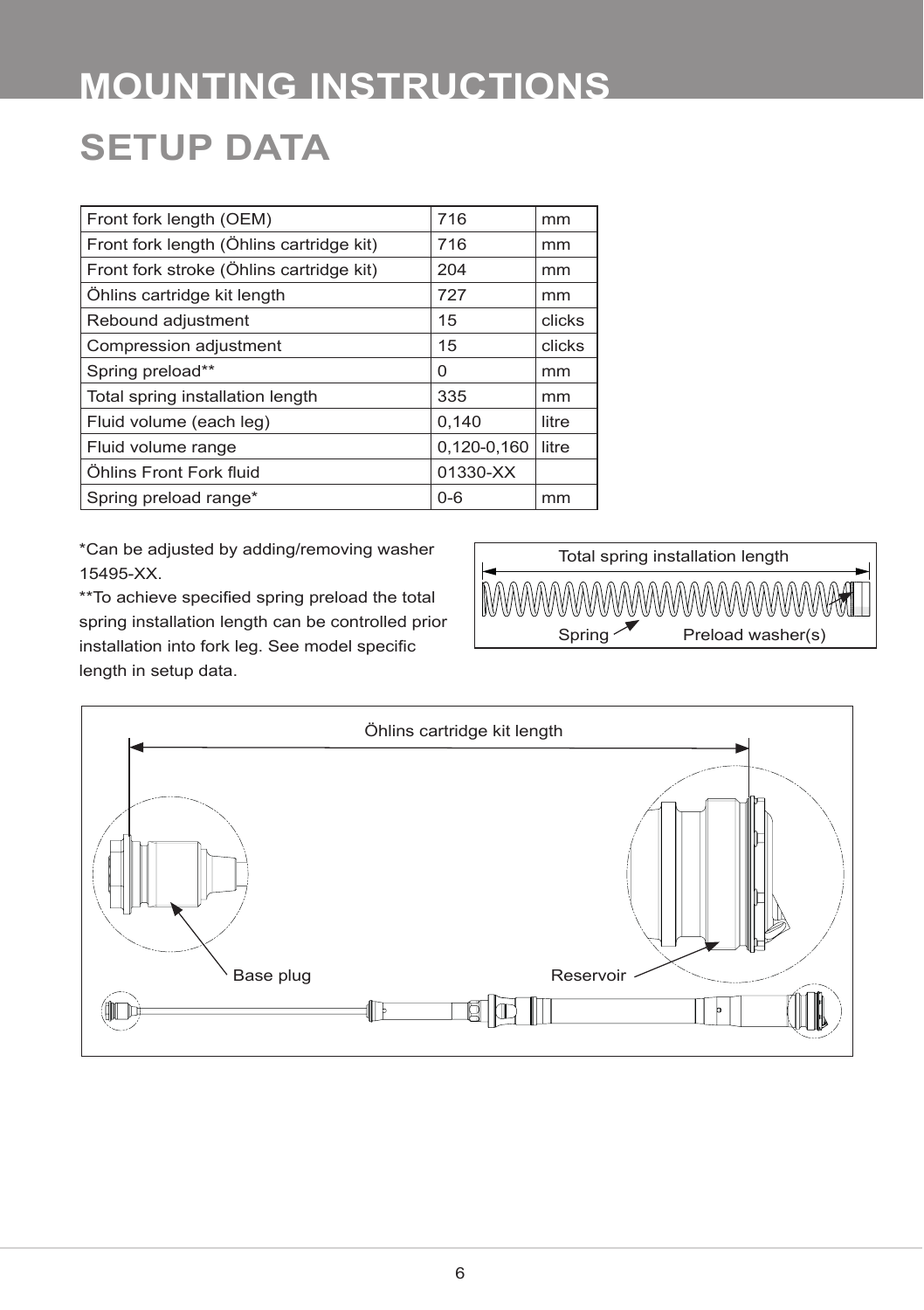# **SPRING GUIDE**

| Yamaha YZ 65             |     |                    |  |
|--------------------------|-----|--------------------|--|
| Rider's weight   Part No |     | <b>Spring rate</b> |  |
| kg/lbs*                  |     | N/mm               |  |
| < 35/77                  | N/A | 27                 |  |
| 40/88                    | N/A | 2.8                |  |
| > 45/99                  | N/A | 2.9                |  |

*\* Rider's weight: Rider wearing proper riding gear. Make sure you know your total weight with riding gear.* 

*Riding gear weighs between 5 and 15 kg.*